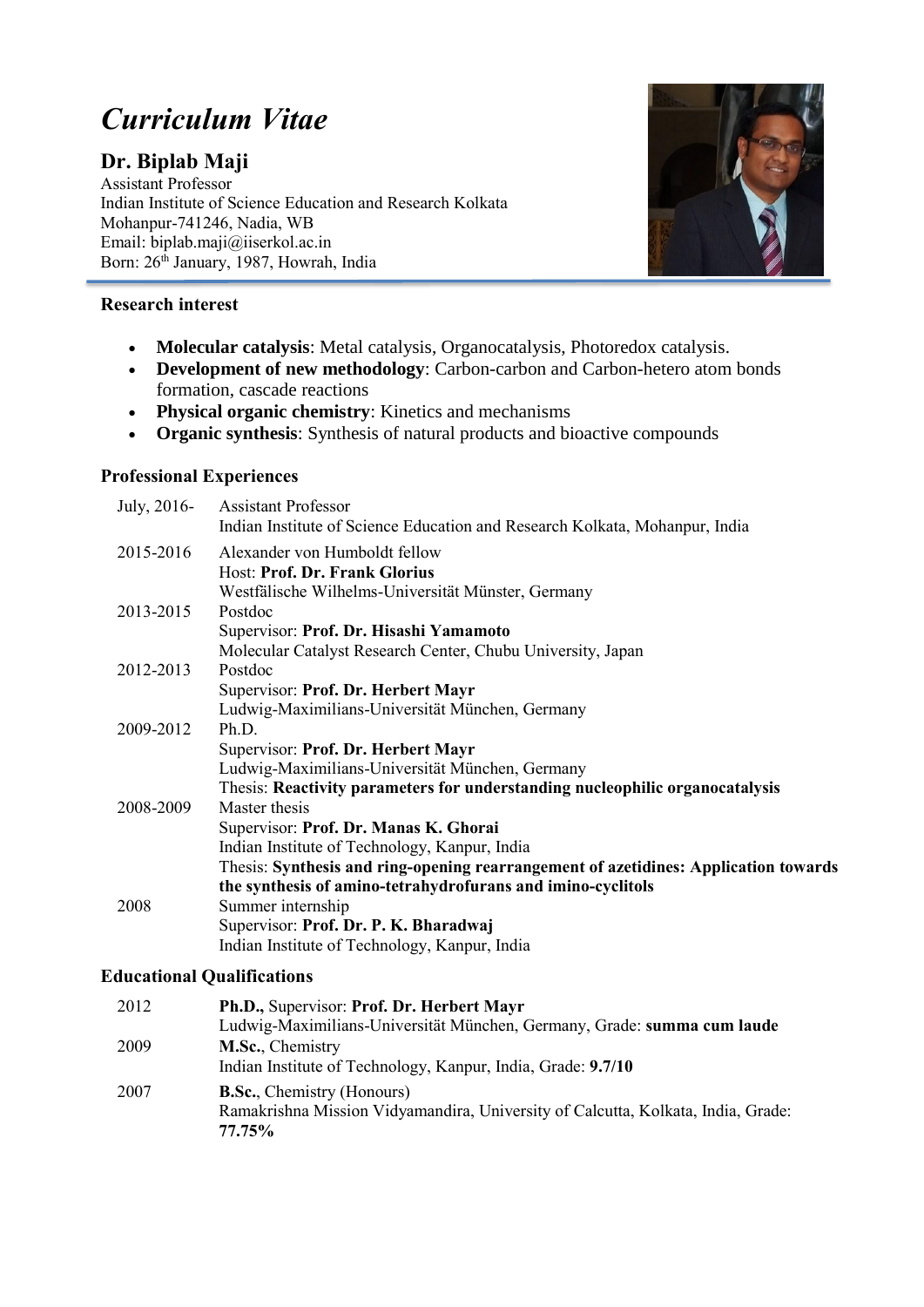#### **Awards & Distinctions**

- **Alexander von Humboldt** Fellowship (**2015**).
- **F** "Förderpreis 2013" (Promotionspreis) for best Ph.D. theses from all Science Faculties of Ludwig-Maximilians-Universität München, Germany
- Award of the **[Dr. Klaus Römer-Stiftung](http://www.cup.uni-muenchen.de/roemer/)** for PhD students (**2012**)

### **Publications**

Total number of publications = 25. Total number of citations = 587. (Google Scholar,  $15<sup>th</sup>$  Sept, 2016).

- 25 **Ruthenium-NHC Catalyzed α-Alkylation of Methylene Ketones Provides Branched Products through Borrowing Hydrogen Strategy** C. Schlepphorst, B. Maji, F. Glorius\*, *ACS Catalysis* **2016**, *6*, 4184–4188.
- 24 **Catalytic Enantioselective Nitroso Diels-Alder Reaction** B. Maji\*, H. Yamamoto\*, *J. Am. Chem. Soc.* **2015**, *137*, 15957–15963.
- 23 **Use of In Situ Generated Nitrosocarbonyl Compounds in Catalytic Asymmetric -Amination and -Hydroxylation Reactions** B. Maji\*, H. Yamamoto\*, *Bull. Chem. Soc. Jpn*. **2015**, *88*, 753–762. *Selected as Cover Page.*
- 22 **Asymmetric Synthesis of Tertiary -Hydroxy Phosphonic Acid Derivatives under Aerobic Oxidation Condition** B. Maji\*, H. Yamamoto\*, *Synlett*. **2015**, *26*, 1528–1532.
- 21 **Scales of Lewis Basicities toward C-centered Lewis Acids (Carbocations)** H. Mayr\*, J. Ammer, M. Baidya, B. Maji, T. A. Nigst, A. R. Ofial, T. Singer, *J. Am. Chem. Soc.* **2015**, *137*, 2580–2599*. Selected as Cover Page. Highlighted as Spotlights.*
- 20 **Copper-Catalyzed Asymmetric Synthesis of Tertiary -Hydroxy Phosphonic Acid Derivatives with In Situ Generated Nitrosocarbonyl Compounds as the Oxygen Source** B. Maji\*, H. Yamamoto\*, *Angew. Chem. Int. Ed.* **2014**, *53*, 14472–14475. *Selected as Hot Paper by Angewandte Chemie.*
- 19 **Asymmetric construction of quaternary stereocenters by magnesium catalysed direct amination of -ketoesters using in situ generated nitrosocarbonyl compounds as nitrogen sources** B. Maji\*, M. Baidya, H. Yamamoto\*, *Chem. Sci.* **2014**, *5*, 3941–3945.

*Highlighted in SynFacts.*

- 18 **Proline-Tetrazole-Catalyzed Enantioselective N-Nitroso Aldol Reaction of Aldehydes with In Situ Generated Nitrosocarbonyl Compounds** B. Maji\*, H. Yamamoto\*, *Angew. Chem. Int. Ed.* **2014**, *53*, 8714–8717. *Highlighted in SynFacts.*
- 17 **Ambident Reactivities of Formaldehyde N,N-Dialkylhydrazones**  B. Maji\*, K. Troshin, H. Mayr\*, *Angew. Chem. Int. Ed.* **2013**, *52*, 11900–11904.
- 16 **Structures and Ambident Reactivities of Azolium Enolates**  B. Maji\*, H. Mayr\*, *Angew. Chem. Int. Ed.* **2013**, *52*, 11163–11167
- 15 **Nucleophilic Reactivities of Schiff Bases** B. Maji, H. Mayr\*, *Z. Naturforsch B.* **2013**, *68b*, 693–699.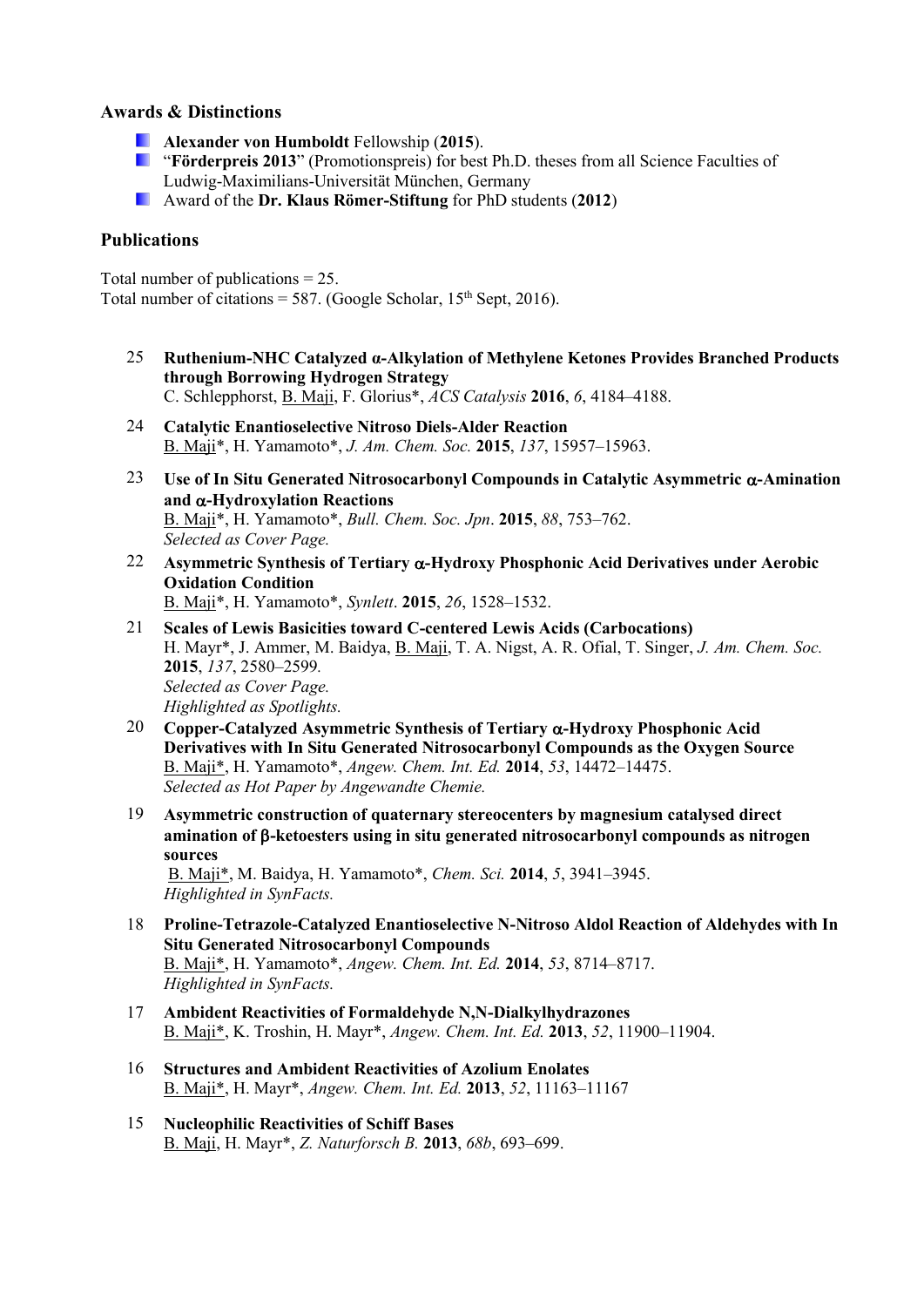- 14 **Nucleophilic reactivities of 2-imidazolines and related N-heterocyclic compounds** B. Maji, M. Baidya, J. Ammer, S. Kobayashi, P. Mayer, A. R. Ofial, H. Mayr\*, *Eur. J. Org. Chem.* **2013**, *2013*, 3369–3377.
- 13 **A quantitative approach to nucleophilic organocatalysis** H. Mayr\*, S. Lakhdar, B. Maji, A. R. Ofial, *Beilstein J. Org. Chem.* **2012**, *8*, 1458–1478.
- 12 **Structures and Reactivities of O-Methylated Breslow Intermediates** B. Maji, H. Mayr\*, *Angew. Chem. Int. Ed.* **2012**, *51*, 10408–10412.
- 11 **(***E***)-5-(Methoxy(phenyl)methylene)-1,3,4-triphenyl-4,5-dihydro- 1H-1,2,4-triazole** B. Maji, G. Berionni, H. Mayr, P. Mayer\*, *Acta Crystallogr., Sect. E: Struct. Rep. Online* **2012**, *68*, o3307.
- 10 **(***Z***)-2-[Methoxy(phenyl)methylidene]-3,4,5-trimethyl-2,3-dihydro-1,3-thiazole** B. Maji, H. Mayr, P. Mayer\*, *Acta Crystallogr., Sect. E: Struct. Rep. Online* **2012**, *68*, o2644.
- 9 **Nucleophilic Reactivity of Deoxy-Breslow-Intermediates: How Does Aromaticity Affect the Catalytic Activity of N-Heterocyclic Carbenes?** B. Maji, M. Horn, H. Mayr\*, *Angew. Chem. Int. Ed.* **2012**, *51*, 6231–6235. S*elected as Hot Paper by Angewandte Chemie.*
- 8 **Guanidines: Highly Nucleophilic Organocatalysts** B. Maji, D. S. Stephenson, H. Mayr\*, *ChemCatChem* **2012**, *4*, 993–999.
- 7 **Imidazolidinone-Derived Enamines: Nucleophiles with Low Reactivity** S. Lakhdar\*, B. Maji, H. Mayr\*, *Angew. Chem. Int. Ed.* **2012**, *51*, 5739–5742. *Selected as Hot Paper by Angewandte Chemie.*
- 6 **Nucleophilic Addition of Enols and Enamines to α,β-Unsaturated Acyl Azoliums: Mechanistic Studies** R. C. Samanta, B. Maji, S. De Sarkar, K. Bergander, R. Fröhlich, C. Mück-Lichtenfeld\*, H. Mayr\*, A. Studer\*, *Angew. Chem. Int. Ed.* **2012**, *51*, 5234–5238.
- 5 **Nucleophilicity Parameters of Enamides and their Implications for Organocatalytic Transformations** B. Maji, S. Lakhdar, H. Mayr\*, *Chem. Eur. J.* **2012**, *18*, 5732-5740.
- 4 **Nucleophilicity parameters for designing transition metal-free C-C bond forming reactions of organoboron compounds** G. Berionni, B. Maji, P. Knochel\*, H. Mayr\*, *Chem. Sci.* **2012**, *3*, 878-882.
- 3 **Characterization of the nucleophilic reactivities of thiocarboxylate, dithiocarbonate and dithiocarbamate anions** X.-H. Duan, B. Maji, H. Mayr\*, *Org. Biomol. Chem.* **2011**, *9*, 8046-8050.
- 2 **Nucleophilicities and Lewis Basicities of Isothiourea Derivatives** B. Maji, C. Joannesse, T. A. Nigst, A. D. Smith, H. Mayr\*, *J. Org. Chem.* **2011**, *76*, 5104–5112.
- 1 **N-Heterocyclic Carbenes: Organocatalysts with Moderate Nucleophilicity but Extraordinarily High Lewis Basicity** B. Maji, M. Breugst, H. Mayr\*, *Angew. Chem. Int. Ed.* **2011**, *50*, 6915–6919. *Selected as Hot Paper by Angewandte Chemie.*